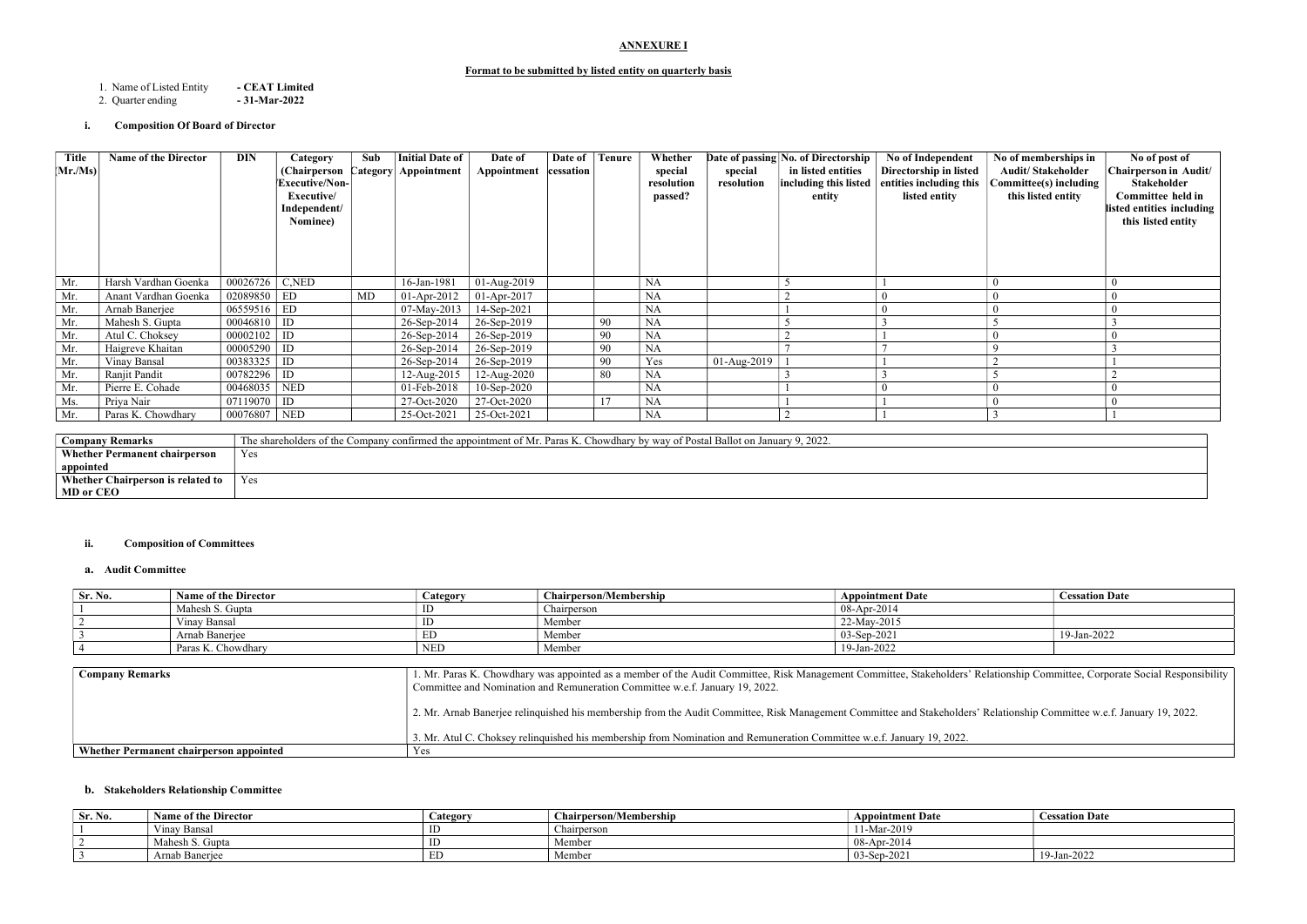|               | $\mathbf{r}$<br>Paras<br>∠howdharv      | <b>NED</b>  | Member | 9-Jan-2022<br>10 |
|---------------|-----------------------------------------|-------------|--------|------------------|
|               |                                         |             |        |                  |
| <b>Compan</b> | <b>Remarks</b>                          |             |        |                  |
|               | Whether Permanent chairperson appointed | $-$<br>Y es |        |                  |

# c. Risk Management Committee

| Sr. No.                                        | <b>Name of the Director</b> | Category   | <b>Chairperson/Membership</b> | <b>Appointment Date</b> | <b>Cessation Date</b> |
|------------------------------------------------|-----------------------------|------------|-------------------------------|-------------------------|-----------------------|
|                                                | Mahesh S. Gupta             |            | Chairperson                   | 05-Feb-2015             |                       |
|                                                | Vinay Bansal                | ID         | Member                        | 22-May-2015             |                       |
|                                                | Arnab Banerjee              | ED         | Member                        | 03-Sep-2021             | 19-Jan-2022           |
|                                                | Paras K. Chowdhary          | <b>NED</b> | Member                        | 19-Jan-2022             |                       |
|                                                |                             |            |                               |                         |                       |
| <b>Company Remarks</b>                         |                             |            |                               |                         |                       |
| <b>Whether Permanent chairperson appointed</b> |                             | Yes        |                               |                         |                       |

#### d. Nomination and Remuneration Committee

| $\mathsf{S}_r$ . No. | <b>Name of the Director</b> | Category   | <b>Chairperson/Membership</b> | <b>Appointment Date</b> | <b>Cessation Date</b> |
|----------------------|-----------------------------|------------|-------------------------------|-------------------------|-----------------------|
|                      | Mahesh S. Gupta             |            | Chairperson                   | 08-Apr-2014             |                       |
|                      | Vinav Bansal                |            | Member                        | 11-Mar-2019             |                       |
|                      | Atul C. Choksey             |            | Member                        | 03-Sep-2021             | 19-Jan-2022           |
|                      | Paras K. Chowdhary          | <b>NED</b> | Member                        | 19-Jan-2022             |                       |
|                      |                             |            |                               |                         |                       |

| $\sim$ ompany<br><b>Kemark</b>                            |     |
|-----------------------------------------------------------|-----|
| $\mathbf{X}$<br>hairperson appointed<br>rmanent-<br>ether | Yes |

#### iii. Meeting of Board of Directors

| Date(s) of Meeting (if any) in the previous | Date(s) of Meeting (if any) in the relevant | Whether requirement of Quorum met | <b>Number of Directors present</b> | Number |
|---------------------------------------------|---------------------------------------------|-----------------------------------|------------------------------------|--------|
| quarter                                     | quarter                                     |                                   |                                    |        |
| 25-Oct-2021                                 | 19-Jan-2022                                 | Y es                              | 16                                 |        |
|                                             | 15-Mar-2022                                 | Y es                              |                                    |        |

| <b>Company</b><br><b>Kemarks</b>                                                                |             |
|-------------------------------------------------------------------------------------------------|-------------|
| 1176<br>ecutive (in .<br>-any<br>xımum<br>⊣vl 9™<br>-two-<br><b>CO</b><br>gan no<br>∡wee<br>. . | - O 4<br>0. |

# iv. Meeting of Committees

| <b>Name of the Committee</b>        | Date(s) of meeting during of the<br>committee in the previous quarter | Date(s) of meeting of the committee in<br>the relevant quarter | <b>Whether requirement of Quorum</b><br>$met$ (Yes/No) | <b>Number of Directors</b><br>present | Number of independent directors present |
|-------------------------------------|-----------------------------------------------------------------------|----------------------------------------------------------------|--------------------------------------------------------|---------------------------------------|-----------------------------------------|
| Audit Committee                     | 25-Oct-2021                                                           |                                                                | Yes                                                    |                                       |                                         |
| Audit Committee                     |                                                                       | 19-Jan-2022                                                    | Yes                                                    |                                       |                                         |
| Audit Committee                     |                                                                       | 15-Mar-2022                                                    | Yes                                                    |                                       |                                         |
| Nomination & Remuneration Committee | 25-Oct-2021                                                           |                                                                | Yes                                                    |                                       |                                         |
| Nomination & Remuneration Committee |                                                                       | 14-Mar-2022                                                    | Yes                                                    |                                       |                                         |
| Stakeholders Relationship Committee | 25-Oct-2021                                                           |                                                                | Yes                                                    |                                       |                                         |
| Stakeholders Relationship Committee |                                                                       | 14-Mar-2022                                                    | Yes                                                    |                                       |                                         |
|                                     |                                                                       |                                                                |                                                        |                                       |                                         |

| $\sim$ $\sim$ $\sim$ $\sim$<br>.                    |          |
|-----------------------------------------------------|----------|
| Maximu<br>ahar a<br>' davs<br>`twe.<br>TW<br>$\sim$ | $\Omega$ |
| $\blacksquare$ [Only<br>mıttee                      |          |

# v. Related Party Transactions

| <b>Subject</b>                                                                                              | Compliance status (Yes/No/NA) | Remark |
|-------------------------------------------------------------------------------------------------------------|-------------------------------|--------|
| Whether prior approval of audit committee obtained                                                          |                               |        |
| Whether shareholder approval obtained for material RPT                                                      | Not Applicable                |        |
| Whether details of RPT<br>T entered into pursuant to omnibus approval have been reviewed by Audit Committee | Y es                          |        |

# r of Independent Directors present

| Remark |  |
|--------|--|
|        |  |
|        |  |
|        |  |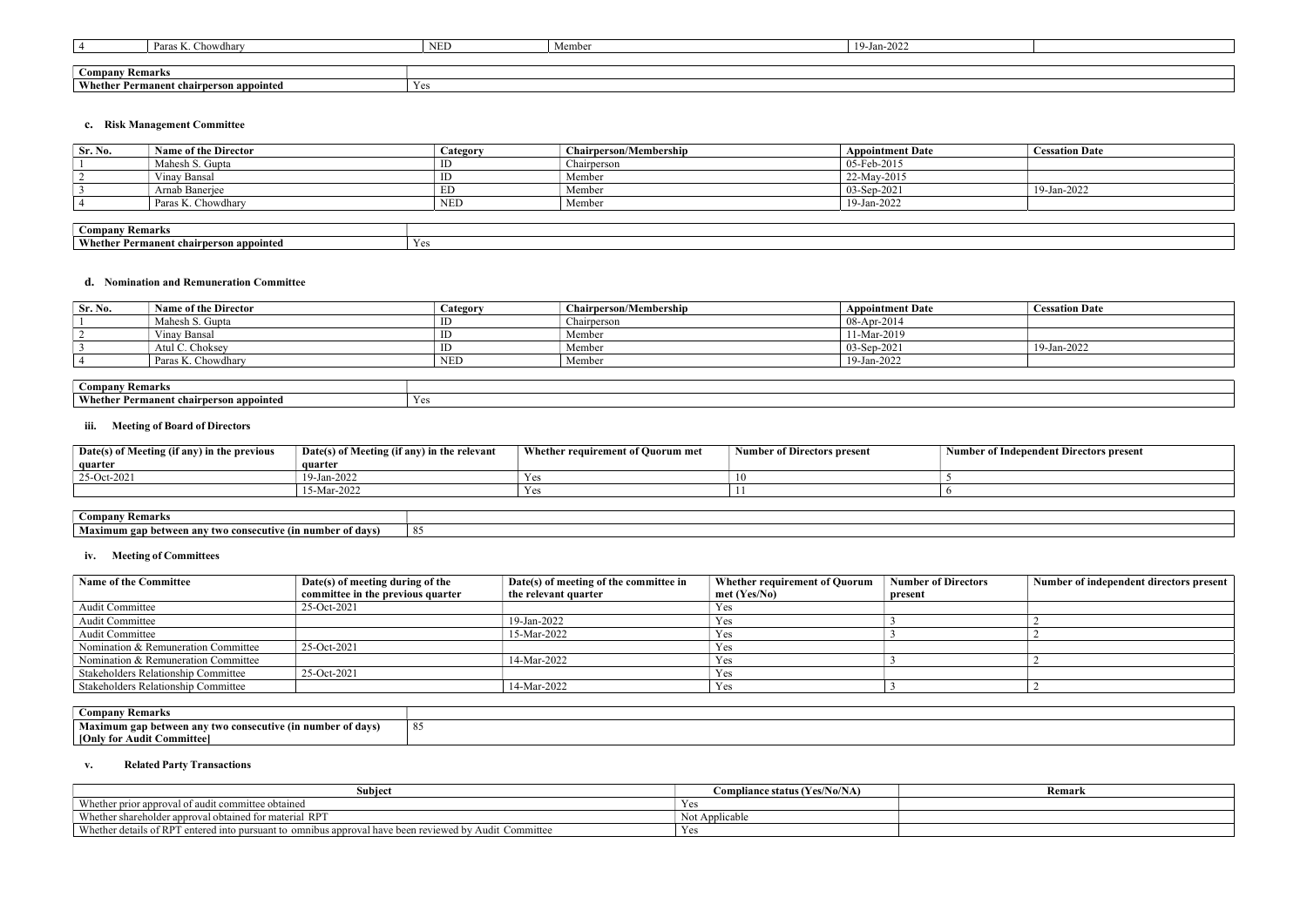| Disclosure of notes on related party transactions | v Transaction ('RPT') was amended on January 19, 2022, to incorporate requsite provisions regarding Secu |
|---------------------------------------------------|----------------------------------------------------------------------------------------------------------|
| s and Disclosure                                  | The Policy on Related Party                                                                              |
| of notes                                          | Obligations and Disclosure Requirements) (Sixth Amendment) Regulations, 2                                |
| s of material related party transactions \        | <b>202</b>                                                                                               |

#### VI. Affirmations

- 1. The composition of Board of Directors is in terms of SEBI (Listing obligations and disclosure requirements) Regulations, 2015. Yes
- 2. The composition of the following committees is in terms of SEBI(Listing obligations and disclosure requirements) Regulations, 2015
	- a. Audit Committee Yes
		- b. Nomination  $&$  remuneration committee Yes
		- c. Stakeholders relationship committee Yes
	- d. Risk management committee (applicable to the top 100 listed entities) Yes
- 3. The committee members have been made aware of their powers, role and responsibilities as specified in SEBI (Listing obligations and disclosure requirements) Regulations, 2015. Yes
- 4. The meetings of the board of directors and the above committees have been conducted in the manner as specified in SEBI (Listing obligations and disclosure requirements) Regulations, 2015.-Yes
- 5. a. This report and/or the report submitted in the previous quarter has been placed before Board of Directors. Yes
	- b. Any comments/observations/advice of Board of Directors may be mentioned here:

Corporate Governance Report for the quarter ended December 31, 2021 had been placed before the Board of Directors at its meeting held on January 19, 2022 and there were no comments/observations/advice of the Board of Direc said Report. This Corporate Governance Report for the quarter ended March 31, 2022 shall be placed before the Board of Directors at its ensuing meeting.

| <b>Name</b>        | Vallari Gupte                                     |
|--------------------|---------------------------------------------------|
| <b>Designation</b> | <b>Company Secretary &amp; Compliance Officer</b> |

#### The Parties and Exchange Board of India (Listing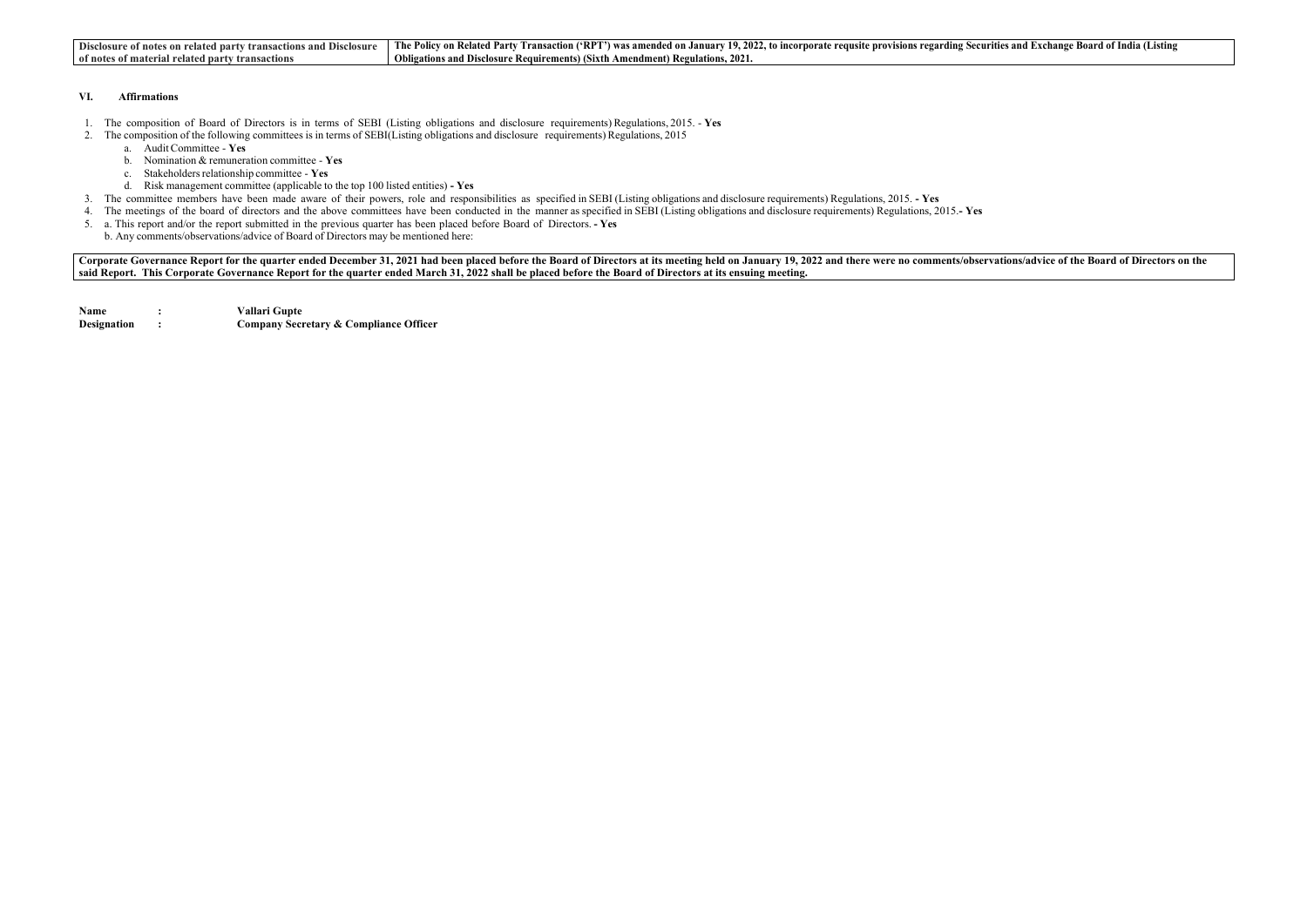# ANNEXURE II

# Format to be submitted by listed entity at the end of the financial year (for the whole of financial year)

| Disclosure on website in terms of Listing Regulations<br>I.                                                                                                                                   |                                         |                                         |                       |
|-----------------------------------------------------------------------------------------------------------------------------------------------------------------------------------------------|-----------------------------------------|-----------------------------------------|-----------------------|
| Item                                                                                                                                                                                          | <b>Compliance status</b><br>(Yes/No/NA) | <b>Company Remark</b>                   | Website               |
| As per regulation 46(2) of the LODR:                                                                                                                                                          |                                         |                                         |                       |
| Details of business                                                                                                                                                                           | Yes                                     |                                         | www.ceat.com          |
| Terms and conditions of appointment of independent directors                                                                                                                                  | Yes                                     |                                         | www.ceat.com          |
| Composition of various committees of board of directors                                                                                                                                       | Yes                                     |                                         | www.ceat.com          |
| Code of conduct of board of directors and senior management personnel                                                                                                                         | Yes                                     |                                         | www.ceat.com          |
| Details of establishment of vigil mechanism/ Whistle Blower policy                                                                                                                            | Yes                                     |                                         | www.ceat.com          |
| Criteria of making payments to non-executive directors                                                                                                                                        | Yes                                     |                                         | www.ceat.com          |
| Policy on dealing with related party transactions                                                                                                                                             | Yes                                     |                                         | www.ceat.com          |
| Policy for determining 'material' subsidiaries                                                                                                                                                | Yes                                     |                                         | www.ceat.com          |
| Details of familiarization programs imparted to independent directors                                                                                                                         | Yes                                     |                                         | www.ceat.com          |
| Email address for grievance redressal and other relevant details entity who are responsible for assisting and Yes                                                                             |                                         |                                         | www.ceat.com          |
| handling investor grievances                                                                                                                                                                  |                                         |                                         |                       |
| Contact information of the designated officials of the listed entity who are responsible for assisting and                                                                                    | Yes                                     |                                         |                       |
| Financial results                                                                                                                                                                             | Yes                                     |                                         | www.ceat.com          |
|                                                                                                                                                                                               | Yes                                     |                                         | www.ceat.com          |
| Shareholding pattern                                                                                                                                                                          |                                         |                                         | www.ceat.com          |
| Details of agreements entered into with the media companies and/or their associates                                                                                                           | Not Applicable                          |                                         |                       |
| Schedule of analyst or institutional investor meet and presentations made by the listed entity to analysts or Yes<br>institutional investors simultaneously with submission to stock exchange |                                         |                                         | www.ceat.com          |
| New name and the old name of the listed entity                                                                                                                                                | Not Applicable                          |                                         |                       |
| Advertisements as per regulation 47 (1)                                                                                                                                                       | Yes                                     |                                         | www.ceat.com          |
| Credit rating or revision in credit rating obtained by the entity for all its outstanding instruments obtained                                                                                | Yes                                     |                                         | www.ceat.com          |
| Separate audited financial statements of each subsidiary of the listed entity in respect of a relevant financial Yes                                                                          |                                         |                                         | www.ceat.com          |
| As per other regulations of the LODR:                                                                                                                                                         |                                         |                                         |                       |
| Whether company has provided information under separate section on its website as per Regulation $46(2)$                                                                                      |                                         |                                         | www.ceat.com          |
|                                                                                                                                                                                               | Yes                                     |                                         |                       |
| Materiality Policy as per Regulation 30                                                                                                                                                       | Yes                                     |                                         | www.ceat.com          |
| Dividend Distribution policy as per Regulation 43A (as applicable)                                                                                                                            | Yes                                     |                                         | www.ceat.com          |
| It is certified that these contents on the website of the listed entity are correct.                                                                                                          | <b>Yes</b>                              |                                         | www.ceat.com          |
| <b>II Annual Affirmations</b>                                                                                                                                                                 |                                         |                                         |                       |
| <b>Particulars</b>                                                                                                                                                                            | <b>Regulation Number</b>                | <b>Compliance status</b><br>(Yes/No/NA) | <b>Company Remark</b> |
| Independent director(s) have been appointed in terms of specified criteria of 'independence' and/or<br>'eligibility'                                                                          | 16(1)(b) & 25(6)                        | Yes                                     |                       |
| Board composition                                                                                                                                                                             | $17(1), 17(1A) \& 17(1B)$               | Yes                                     |                       |
| Meeting of Board of directors                                                                                                                                                                 | 17(2)                                   | Yes                                     |                       |
| Quorum of Board meeting                                                                                                                                                                       | 17(2A)                                  | Yes                                     |                       |
| Review of Compliance Reports                                                                                                                                                                  | 17(3)                                   | Yes                                     |                       |
| Plans for orderly succession for appointments                                                                                                                                                 | 17(4)                                   | Yes                                     |                       |
| Code of Conduct                                                                                                                                                                               | 17(5)                                   | Yes                                     |                       |
| Fees/compensation                                                                                                                                                                             | 17(6)                                   | Yes                                     |                       |
| Minimum Information                                                                                                                                                                           | 17(7)                                   | Yes                                     |                       |
| Compliance Certificate                                                                                                                                                                        | 17(8)                                   | Yes                                     |                       |
| Risk Assessment & Management                                                                                                                                                                  | 17(9)                                   | Yes                                     |                       |
| Performance Evaluation of Independent Directors                                                                                                                                               | 17(10)                                  | Yes                                     |                       |
|                                                                                                                                                                                               |                                         |                                         |                       |
| Recommendation of Board                                                                                                                                                                       | 17(11)                                  | Yes                                     |                       |
| Maximum number of directorship                                                                                                                                                                | 17A                                     | Yes                                     |                       |
| <b>Composition of Audit Committee</b>                                                                                                                                                         | 18(1)                                   | Yes                                     |                       |
| Meeting of Audit Committee                                                                                                                                                                    | 18(2)                                   | Yes                                     |                       |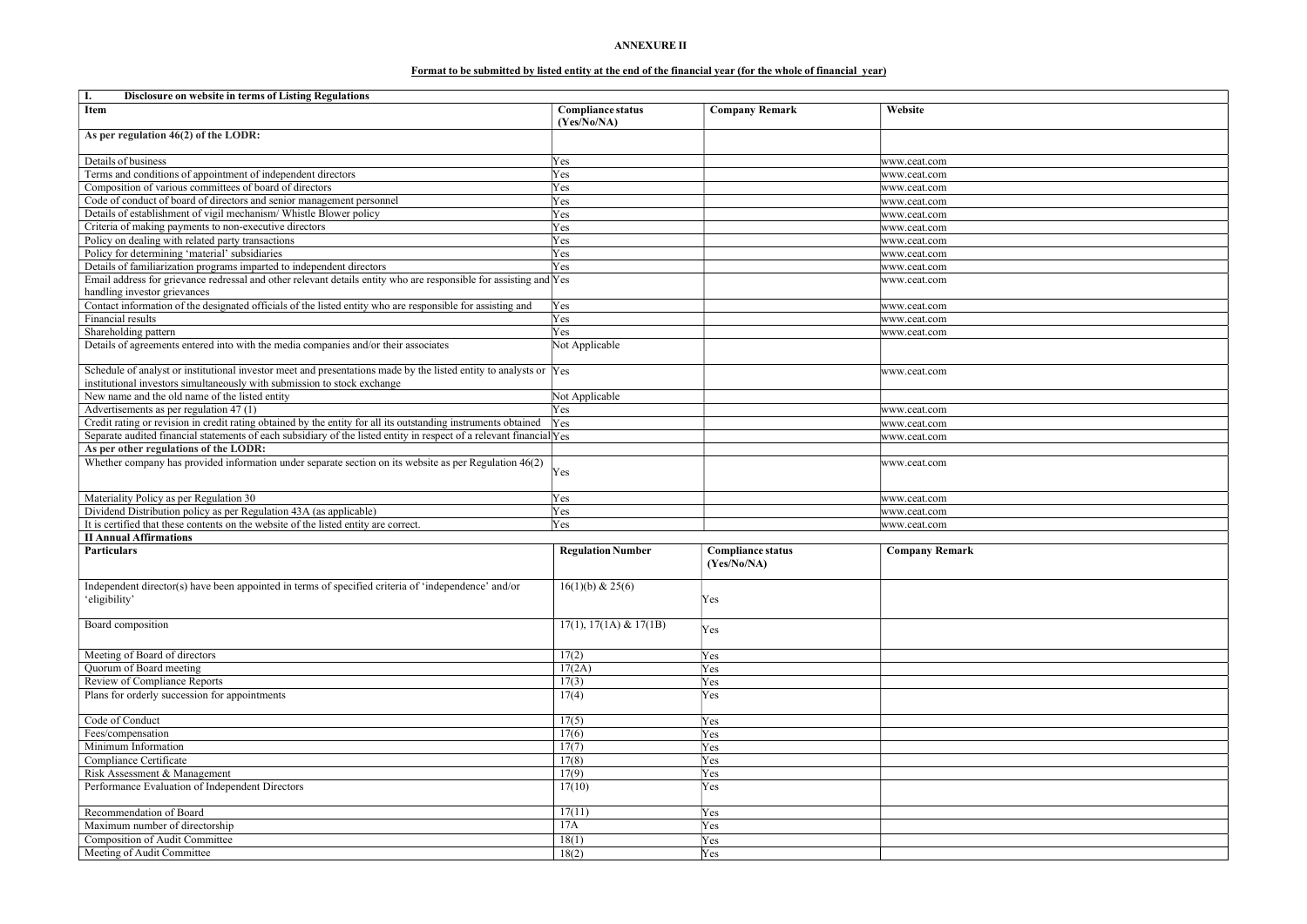| Composition of nomination & remuneration committee                                                                   | 19(1) & (2)                    | Yes            |  |
|----------------------------------------------------------------------------------------------------------------------|--------------------------------|----------------|--|
| Quorum of Nomination and Remuneration Committee meeting                                                              | 19(2A)                         | Yes            |  |
| Meeting of nomination & remuneration committee                                                                       | 19(3A)                         | Yes            |  |
| Composition of Stakeholder Relationship Committee                                                                    | $20(1)$ , $20(2)$ and $20(2A)$ | Yes            |  |
| Meeting of stakeholder relationship committee                                                                        | 20(3A)                         | Yes            |  |
| Composition and role of risk management committee                                                                    | 21(1), (2), (3), (4)           | Yes            |  |
| Meeting of Risk Management Committee                                                                                 | 22                             | Yes            |  |
| Vigil Mechanism                                                                                                      | 22                             | Yes            |  |
| Policy for related party Transaction                                                                                 | $23(1),(1A),(5),(6),(7)$ & (8) | Yes            |  |
| Prior or Omnibus approval of Audit Committee for all related party transactions                                      | 23(2), (3)                     | Yes            |  |
| Approval for material related party transactions                                                                     | 23(4)                          | Not Applicable |  |
| Disclosure of related party transactions on consolidated basis                                                       | 23(9)                          | Yes            |  |
| Composition of Board of Directors of unlisted material Subsidiary                                                    | 24(1)                          | Not Applicable |  |
| Other Corporate Governance requirements with respect to subsidiary of listed entity                                  | $24(2),(3),(4),(5)$ & (6)      | Yes            |  |
| Annual Secretarial Compliance Report                                                                                 | 24(A)                          | Yes            |  |
| Alternate Director to Independent Director                                                                           | 25(1)                          | Not Applicable |  |
| Maximum Tenure                                                                                                       |                                | Yes            |  |
| Meeting of independent directors                                                                                     | 25(3) & (4)                    | Yes            |  |
| Familiarization of independent directors                                                                             | 25(7)                          | Yes            |  |
| Declaration from Independent Director                                                                                | $25(8)$ & (9)                  | Yes            |  |
| D & O Insurance for Independent Directors                                                                            | 25(10)                         | Yes            |  |
| Memberships in Committees                                                                                            | 26(1)                          | Yes            |  |
| Affirmation with compliance to code of conduct from members of Board of Directors and Senior<br>management personnel | 26(3)                          | Yes            |  |
| Disclosure of Shareholding by Non-Executive Directors                                                                | 26(4)                          | Yes            |  |
| Policy with respect to Obligations of directors and senior management                                                | $26(2)$ & $26(5)$              | Yes            |  |
|                                                                                                                      |                                |                |  |



#### III Affirmations:

The Listed Entity has approved Material Subsidiary Policy and the Corporate Governance requirements with respect to subsidiary of Listed Entity have been complied. - Yes

Other Information

Name : Vallari Gupte<br>Designation : Company Se : Company Secretary & Compliance Office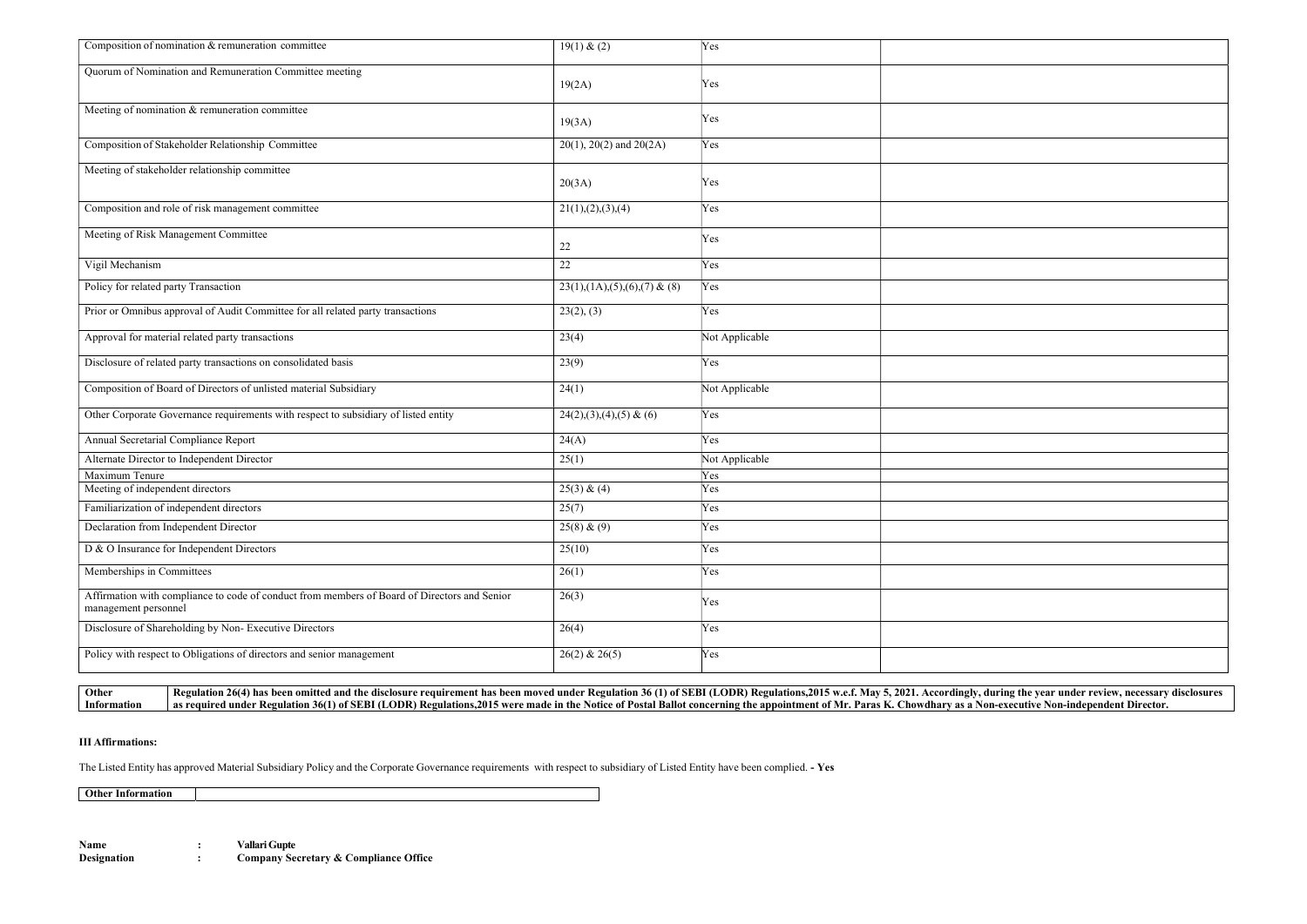# ANNEXURE IV

#### (A) Any loan or any other form of debt advanced by the listed entity directly or indirectly to

| Aggregate amount advanced during six months        |                                                                    |                                                                              |                                                          |                                                           | Balance outstanding at the end of six months                       |                                                                              |                                                          |
|----------------------------------------------------|--------------------------------------------------------------------|------------------------------------------------------------------------------|----------------------------------------------------------|-----------------------------------------------------------|--------------------------------------------------------------------|------------------------------------------------------------------------------|----------------------------------------------------------|
| Promoter or any other<br>entity controlled by them | <b>Promoter Group or any</b><br>other entity controlled by<br>them | Directors (including relatives) or<br>any other entity controlled by<br>them | <b>KMPs or any other</b><br>entity controlled by<br>them | <b>Promoter or any other</b><br>entity controlled by them | <b>Promoter Group or any</b><br>other entity controlled by<br>them | Directors (including relatives) or<br>any other entity controlled by<br>them | <b>KMPs or any other</b><br>entity controlled by<br>them |
|                                                    |                                                                    |                                                                              |                                                          |                                                           |                                                                    |                                                                              |                                                          |

# (B) Any guarantee/ comfort letter (by whatever name called) provided by the listed entity directly or indirectly, in connection with any loan(s) or any other form of debt availed by:

| <b>Entity</b>                                                                         | Type (guarantee, comfort letter etc.) | Aggregate amount of issuance during six months | Balance outstanding at the end of six months (taking into account any<br>invocation) |
|---------------------------------------------------------------------------------------|---------------------------------------|------------------------------------------------|--------------------------------------------------------------------------------------|
| Promoter or any other entity $\vert$ NIL<br>controlled by them                        |                                       |                                                |                                                                                      |
| Promoter Group or any other entity   NIL<br>controlled by them                        |                                       |                                                |                                                                                      |
| Directors (including relatives) or any $\vert$ NIL<br>other entity controlled by them |                                       |                                                |                                                                                      |
| KMPs or any other entity controlled   NIL<br>by them                                  |                                       |                                                |                                                                                      |

# (C) Any security provided by the listed entity directly or indirectly, in connection with any loan(s) or any other form of debt availed by:

| Entity                                                                                | Type of Security (cash, shares etc.) | Aggregate value of security provided during six months | Balance outstanding at the end of six months |
|---------------------------------------------------------------------------------------|--------------------------------------|--------------------------------------------------------|----------------------------------------------|
|                                                                                       |                                      |                                                        |                                              |
|                                                                                       |                                      |                                                        |                                              |
| Promoter or any other entity NIL<br>controlled by them                                |                                      | -0                                                     |                                              |
| Promoter Group or any other entity   NIL<br>controlled by them                        |                                      | 0                                                      |                                              |
| Directors (including relatives) or any $\vert$ NIL<br>other entity controlled by them |                                      | 0                                                      |                                              |
| KMPs or any other entity controlled   NIL<br>by them                                  |                                      |                                                        |                                              |